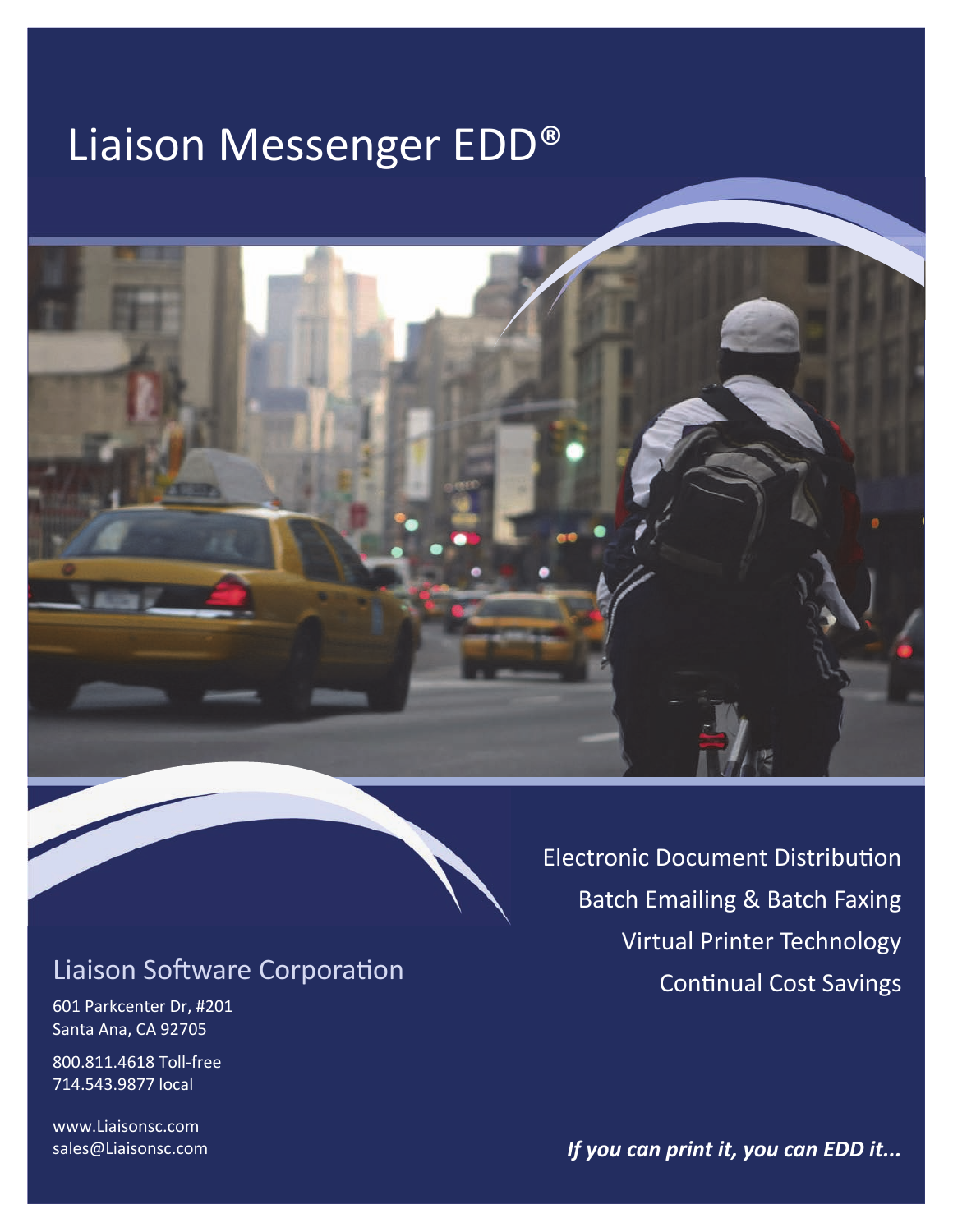

## **Accounting Integration**

- Acumatica<sup>®</sup>
- BatchMaster®
- KEY2ACT®
- **Microsoft Dynamics AX**
- Microsoft Dynamics GP
- **Microsoft Dynamics NAV**
- **Microsoft Dynamics SL**
- **Microsoft Dynamics 365**
- NetSuite®
- Sage ERP  $X3^{\circledcirc}$
- Sage Intacct<sup>®</sup>
- Sage PFW
- Sage PRO ERP
- Sage 100 ERP
- Sage 300 ERP
- Sage 500 ERP
- SYSPRO™
- TMW<sup>®</sup>
- In-house Legacy Systems

# ELECTRONIC DOCUMENT DELIVERY

#### **TECHNOLOGY at work for you**

Liaison Messenger EDD is the ultimate workflow automation server and scripting tool. It allows you to create rich and powerful automation processes for any company, any department, running any system.

A unique blend of **E**lectronic **D**ocument **D**elivery, workflow automa‐ tion, document assembly and fulfillment, document conversion, all in one robust system.

Integrate Crystal Reports, SSRS Reports, SQL stored procedures, and Microsoft Office documents with your standard system reports, business forms, and company processes to mimic the way your or‐ ganization operates.

Let Liaison Messenger EDD make *technology* do the work.

#### **AUTOMATION at work for you**

Liaison Messenger EDD uses your *existing* business form and report templates. Assign unique rules for distribution and delivery of each report and document to match your manual process. These rules are then called and executed at the time you print the documents.

Training is easy. All of your current printing procedures for your business forms and reports remain the same. You just select the Liaison Messenger EDD virtual printer driver. All of the emailing, faxing, printing, archiving, routing takes place at the Liaison Messenger EDD Server.

Start *automating* forms today with Liaison Messenger EDD.

- Invoices
- Order Confirmations
- **Quotations**
- Purchase Orders
- Advanced Ship Notices
- Open Order Reports
- Packing Slips
- Pick Tickets
- EFT‐AP RemiƩances
- EFT‐AR RemiƩances
- Direct Deposit Statements
- GL & Accounting Reports

*If you can print it, give us a call at (800) 811‐4618*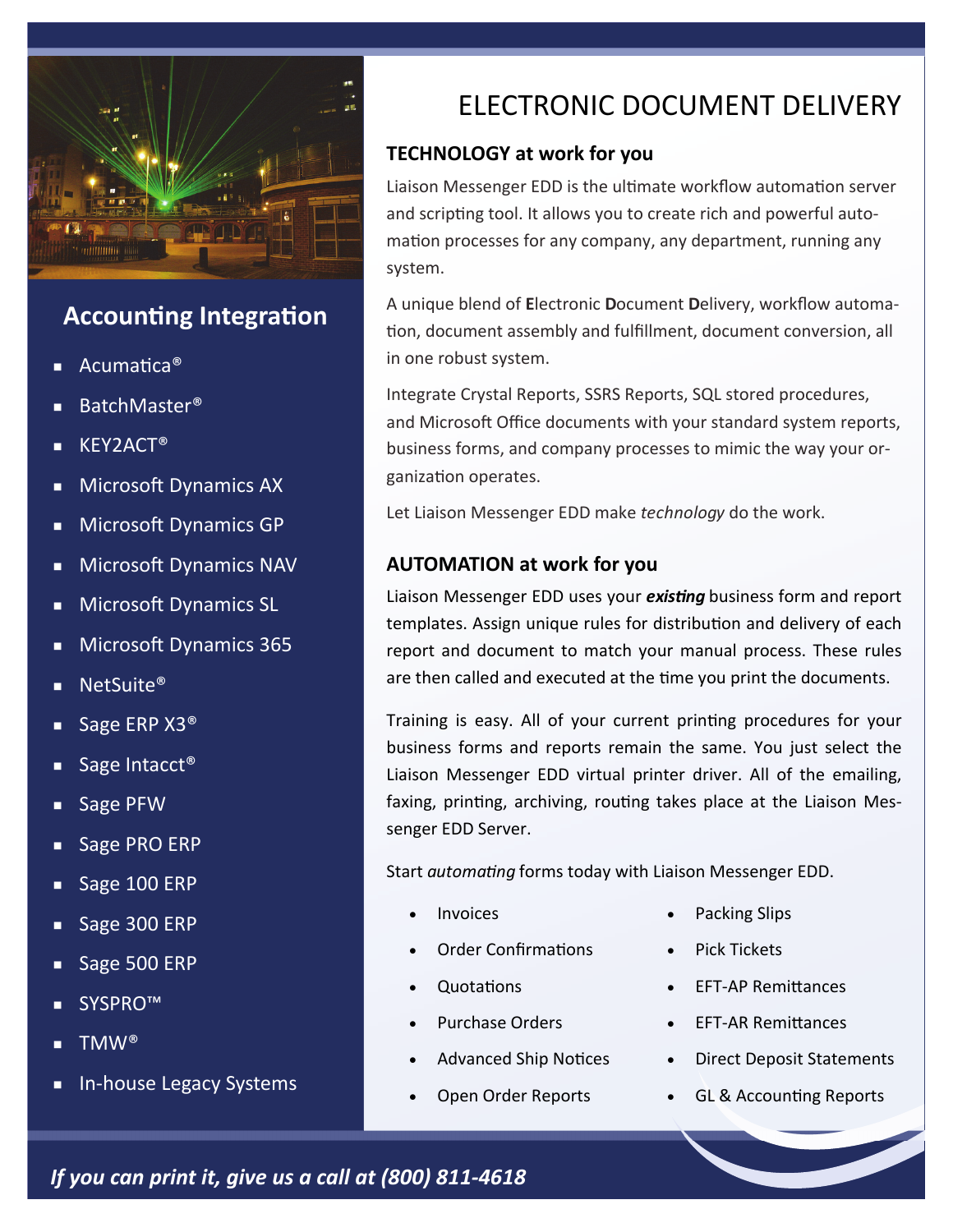#### EASE OF USE

Liaison Messenger EDD is practically invisible to the end user. You print your business forms and reports like you currently do. The only change is selecting the Liaison Messenger EDD *Virtual Printer* driver.

#### AUTOMATED ROUTING RULES

Liaison Messenger EDD also provides you the ability to assign specific busi‐ ness rules to forms, customers, ven‐ dors, and employees. Recognize data and content on the form or report to automatically perform additional functions like attaching documents, calling other reports, even triggering stored SQL procedures.

#### ATTACH SUPPORTING DOCUMENTS

Attach additional documents automatically. These attachments can be either static, (i.e. newsletters, updated price lists) or variable based on data within the document. Invoices to Statements, P.O.s to Sales Orders, Bill‐ ing Details to Summary Invoices. MSDS, instruction sheets. You define the document assembly rules.





#### **WORKFLOW at work for you**

Liaison Messenger EDD provides the ability to configure unique rules that are associated with each form. From the single function of selecting a print job, Liaison Messenger EDD can simultaneously perform multiple tasks like the following example.

Send batches of forms by recipient's preferences (email, fax, print, etc). Print hard copies in accounting and remote printers in the warehouse. Email or fax copies to the respective salespeople, archive copies to disk as individual PDFs, maybe cc: the controller if an AR Statement is over a set dollar amount. All at the same time!

#### **MESSENGER EDD at work for Damar Security Systems**

*"Liaison Messenger EDD is very flexible and has worked great for us. We use Messenger EDD for distribuƟng over 50 Crystal and SSRS reports. Messenger EDD allows us to schedule running stored procedures which then uses the data gathered to pass off as arguments to the related reports that are run and distributed. Reports are parsed into individual PDF's that are sorted, e-mailed and saved by Dealer.* 

*We also use Messenger EDD for the distribuƟon of Invoices & Work orders. Work Orders are e-mailed to the technician and archived. Invoices are distributed to each*  Customer's preference. They now receive multiple Invoices combined into 1 PDF ver*sus individual e-mails for each Invoice..... Work Order's are merged with the applicable Invoice, e-mailed to the customer and archived by customer.* 

*Technical Support has also been fantasƟc. I always receive an answer to my ques-Ɵons within 1-2 hours, if not immediately. Couldn't ask for beƩer support."* 

**Joanne Millman Damar Security Systems**

*If you can print it, give us a call at (800) 811‐4618*